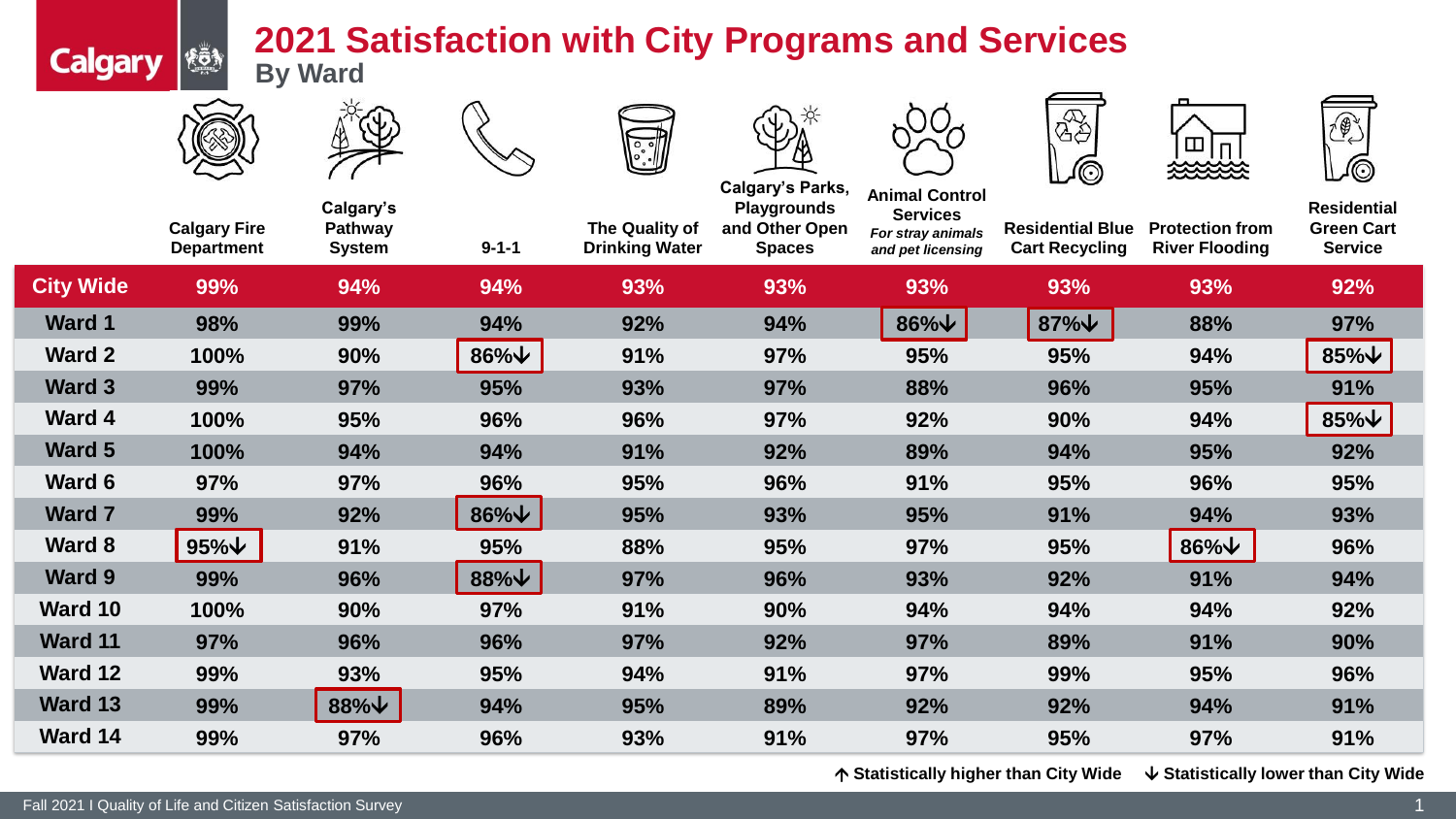## **2021 Satisfaction with City Programs and Services (continued)**

| <b>Calgary</b>   | <b>KÖN</b>                           | 2021 Satisfaction with City Programs and Services (continued)                    |                          |                                                    |             |                                                                   |                                 |                                                                         |  |
|------------------|--------------------------------------|----------------------------------------------------------------------------------|--------------------------|----------------------------------------------------|-------------|-------------------------------------------------------------------|---------------------------------|-------------------------------------------------------------------------|--|
|                  | <b>By Ward</b><br><b>Spring Road</b> | <b>City Operated</b><br><b>Recreation</b><br><b>FACILITIES</b><br>Such as pools, | <b>Disaster Planning</b> | <b>Residential</b><br>Garbage<br><b>Collection</b> |             | ⋙<br><b>City Operated</b><br><b>Recreation</b><br><b>PROGRAMS</b> | <b>Business</b><br>Licenses and | <b>Community</b><br><b>Services</b><br>Such as support for<br>community |  |
|                  | <b>Cleaning</b>                      | leisure centres &golf<br>courses                                                 | and Response             | <b>Service</b>                                     | 311 Service | Such as swimming<br>lessons                                       | <b>Inspections</b>              | associations & not-<br>for profit groups                                |  |
| <b>City Wide</b> | 92%                                  | 91%                                                                              | 91%                      | 91%                                                | 90%         | 90%                                                               | 89%                             | 88%                                                                     |  |
| <b>Ward 1</b>    | 88%                                  | 85%                                                                              | 88%                      | 92%                                                | 88%         | $82\%$ $\vee$                                                     | 87%                             | 89%                                                                     |  |
| Ward 2           | 96%                                  | 98%                                                                              | 94%                      | 93%                                                | 95%         | 87%                                                               | 88%                             | 90%                                                                     |  |
| Ward 3           | 93%                                  | 90%                                                                              | 93%                      | 97%                                                | 94%         | 91%                                                               | 94%                             | 93%                                                                     |  |
| Ward 4           | 89%                                  | 93%                                                                              | 84%                      | 88%                                                | 85%         | 92%                                                               | 90%                             | 90%                                                                     |  |
| Ward 5           | 92%                                  | 90%                                                                              | 86%                      | 90%                                                | 90%         | 90%                                                               | 92%                             | 89%                                                                     |  |
| Ward 6           | 94%                                  | 91%                                                                              | 93%                      | 90%                                                | 94%         | 87%                                                               | 86%                             | 93%                                                                     |  |
| <b>Ward 7</b>    | 89%                                  | 90%                                                                              | 96%                      | 93%                                                | 87%         | 97%                                                               | 95%                             | 87%                                                                     |  |
| Ward 8           | 88%                                  | 91%                                                                              | 89%                      | 93%                                                | 91%         | 93%                                                               | 95%                             | 91%                                                                     |  |
| Ward 9           | 93%                                  | 91%                                                                              | 90%                      | 88%                                                | 93%         | 85%                                                               | 85%                             | 81%                                                                     |  |
| Ward 10          | 86%                                  | 93%                                                                              | 91%                      | 86%                                                | 90%         | 88%                                                               | 87%                             | $80\%$ $\downarrow$                                                     |  |
| Ward 11          | 93%                                  | 91%                                                                              | 93%                      | 92%                                                | 84%         | 92%                                                               | 83%                             | 88%                                                                     |  |
| Ward 12          | 95%                                  | 92%                                                                              | 92%                      | 95%                                                | 96%         | 93%                                                               | 90%                             | $81\%$ $\downarrow$                                                     |  |
| Ward 13          | 93%                                  | 90%                                                                              | 90%                      | 92%                                                | 90%         | 87%                                                               | 85%                             | 95%                                                                     |  |
| Ward 14          | 94%                                  | 87%                                                                              | 91%                      | $82\%$ $\downarrow$                                | 89%         | 90%                                                               | 87%                             | 94%                                                                     |  |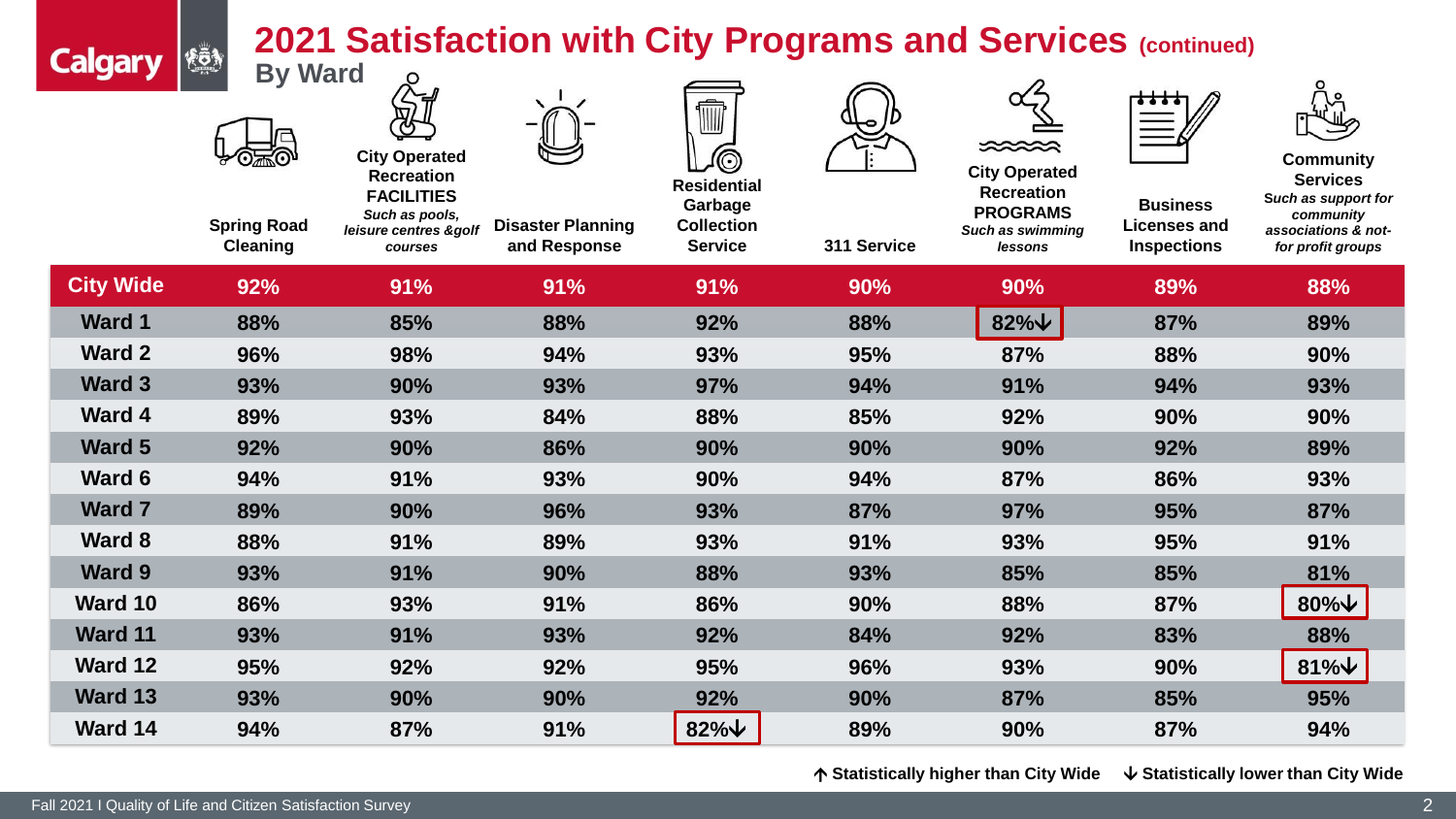## **2021 Satisfaction with City Programs and Services (continued) By Ward**



łō)

**Calgary** 















|                  | <b>Calgary Police</b><br><b>Service</b> | <b>City Operated</b><br><b>Roads and</b><br><b>Infrastructure</b> | <b>Development</b><br>and Building<br>Inspections and<br><b>Permits</b> | <b>Bylaw Services</b><br>For things such as<br>noise complaints,<br>fire pits and weeds | <b>Support for Arts</b><br>and Culture,<br>including<br>festivals | <b>Calgary Transit</b><br>including bus and<br><b>CTrain service</b> | <b>City of Calgary</b><br><b>Website</b> | <b>Social Services</b><br>for individuals such<br>as seniors or youth | <b>Transportation</b><br><b>Planning</b> |
|------------------|-----------------------------------------|-------------------------------------------------------------------|-------------------------------------------------------------------------|-----------------------------------------------------------------------------------------|-------------------------------------------------------------------|----------------------------------------------------------------------|------------------------------------------|-----------------------------------------------------------------------|------------------------------------------|
| <b>City Wide</b> | 88%                                     | 85%                                                               | 85%                                                                     | 85%                                                                                     | 84%                                                               | 84%                                                                  | 83%                                      | 82%                                                                   | 81%                                      |
| <b>Ward 1</b>    | 90%                                     | 85%                                                               | 87%                                                                     | 81%                                                                                     | 82%                                                               | 82%                                                                  | 81%                                      | 87%                                                                   | 85%                                      |
| <b>Ward 2</b>    | 88%                                     | 79%                                                               | 78%                                                                     | 86%                                                                                     | 82%                                                               | 84%                                                                  | 80%                                      | 83%                                                                   | 85%                                      |
| <b>Ward 3</b>    | 94%                                     | 89%                                                               | 86%                                                                     | 87%                                                                                     | 82%                                                               | 85%                                                                  | 84%                                      | 83%                                                                   | 85%                                      |
| Ward 4           | 91%                                     | 80%                                                               | 88%                                                                     | 80%                                                                                     | 88%                                                               | 84%                                                                  | 80%                                      | 83%                                                                   | 79%                                      |
| <b>Ward 5</b>    | 82%                                     | 89%                                                               | 88%                                                                     | 84%                                                                                     | 87%                                                               | 91%                                                                  | 78%                                      | 79%                                                                   | 90%                                      |
| <b>Ward 6</b>    | 91%                                     | 86%                                                               | 82%                                                                     | 84%                                                                                     | 88%                                                               | 88%                                                                  | 93%个                                     | 81%                                                                   | 85%                                      |
| <b>Ward 7</b>    | 79%↓                                    | 92%                                                               | 85%                                                                     | 91%                                                                                     | 79%                                                               | 85%                                                                  | 78%                                      | 91%                                                                   | 83%                                      |
| <b>Ward 8</b>    | 73%↓                                    | 82%                                                               | 80%                                                                     | $75\%$ $\forall$                                                                        | 84%                                                               | 75%↓                                                                 | 91%                                      | 87%                                                                   | 72%                                      |
| <b>Ward 9</b>    | 89%                                     | 75%↓                                                              | 86%                                                                     | 82%                                                                                     | 77%                                                               | 84%                                                                  | 76%                                      | 79%                                                                   | 84%                                      |
| Ward 10          | 93%                                     | 87%                                                               | 91%                                                                     | 87%                                                                                     | 83%                                                               | 91%                                                                  | 80%                                      | 81%                                                                   | 83%                                      |
| <b>Ward 11</b>   | 91%                                     | 89%                                                               | 81%                                                                     | 90%                                                                                     | 89%                                                               | 78%                                                                  | 83%                                      | 76%                                                                   | 73%                                      |
| <b>Ward 12</b>   | 95%                                     | 89%                                                               | 84%                                                                     | 91%                                                                                     | 88%                                                               | 83%                                                                  | 84%                                      | 74%                                                                   | 80%                                      |
| Ward 13          | 89%                                     | 86%                                                               | 90%                                                                     | 84%                                                                                     | 82%                                                               | 93%个                                                                 | 85%                                      | 89%                                                                   | 79%                                      |
| Ward 14          | 87%                                     | 83%                                                               | 82%                                                                     | 85%                                                                                     | 86%                                                               | $73\%$ $\vee$                                                        | 85%                                      | 81%                                                                   | 78%                                      |